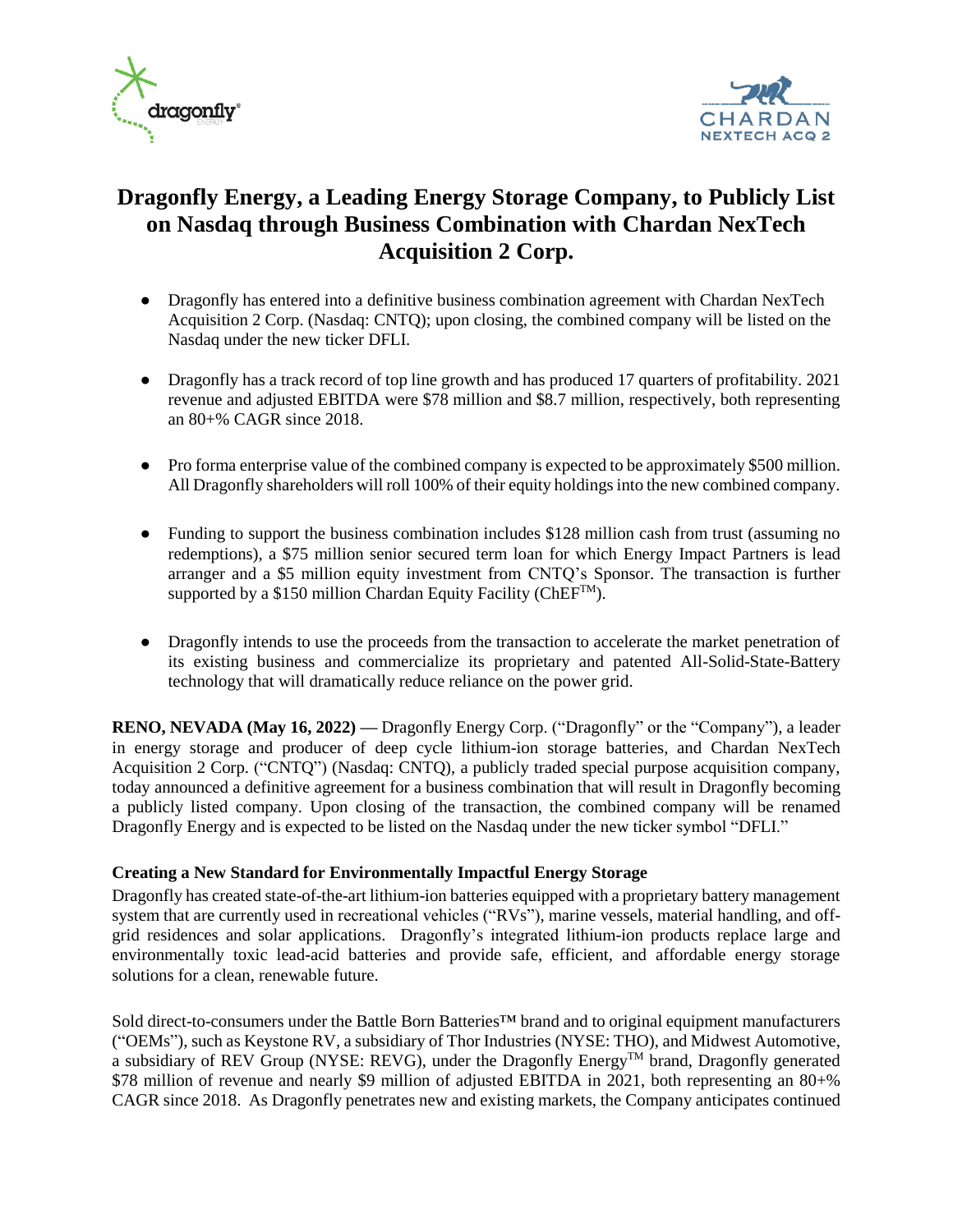



growth with 2022 and 2023 revenue forecasts of \$115 million and \$255 million, respectively, and 2022 and 2023 adjusted EBITDA forecasts of \$12 million and \$41 million, respectively. CNTQ believes that an investment in Dragonfly presents a compelling opportunity at a 32% discount to its peers' 2023 revenue multiples.

Dragonfly intends to use a portion of the proceeds raised from this transaction to accelerate the development and commercialization of its revolutionary All-Solid-State-Battery technology. All-Solid-State-Batteries are non-flammable and are designed to allow for efficient, distributed energy storage that enables renewables to be cost competitive with fossil fuels while further stabilizing the power grid.

Dragonfly Co-Founder, Chairman & Chief Executive Officer, Dr. Denis Phares, and the current management team are expected to continue to lead the combined company.

Dr. Phares said: "CNTQ shares our vision for providing the safe and cost-effective distributed storage solution required for our renewable energy future and supports our unique customer-centric approach to technology and innovation. This transaction will help us grow our core business and facilitate the development and large-scale deployment of our All-Solid-State-Battery technology."

Jonas Grossman, Chief Executive Officer and Director of CNTQ, added, "As an innovator in the battery space, Dragonfly can transform distributed energy storage with the growth and commercialization of its All-Solid-State-Battery technology. We are excited to support the team as they become a public company."

#### **Transaction Overview**

The business combination values Dragonfly at an implied \$500.1 million pro forma enterprise value. Estimated cash proceeds to the combined company are expected to consist of CNTQ's approximately \$128 million of cash in trust (assuming no redemptions) and an additional \$230 million consisting of \$75 million senior secured term loan (used in part to refinance approximately \$45 million of outstanding Dragonfly indebtedness), a \$5 million equity investment at \$10.00 per share from CNTQ's Sponsor, Chardan NexTech Investments 2 LLC, and a \$150 million Chardan Equity Facility (ChEFTM) from Chardan, an affiliate of CNTQ's sponsor.

The transaction includes an earn-out provision for up to an additional 40 million shares as follows: 15 million issued if both 2023 audited Revenue and Operating Income reach \$250 million and \$35 million, respectively; 12.5 million issued at a price target of \$22.50 by December 31, 2026; 12.5 million issued at a price target of \$32.50 by December 31, 2028. All Dragonfly stockholders will roll 100% of their equity holdings into the new combined company.

A commitment letter and term sheet have been agreed in connection with the \$75 million term loan and \$150 million equity facility, respectively. The availability of these facilities is subject to the negotiation and execution of related definitive documentation, customary funding conditions and closing of the business combination.

The Boards of Directors of each of Dragonfly and CNTQ have unanimously approved the transaction, the Board of Directors of CNTQ has unanimously recommended to CNTQ stockholders the approval of the transaction, and the requisite stockholders of Dragonfly have approved the transaction. The transaction will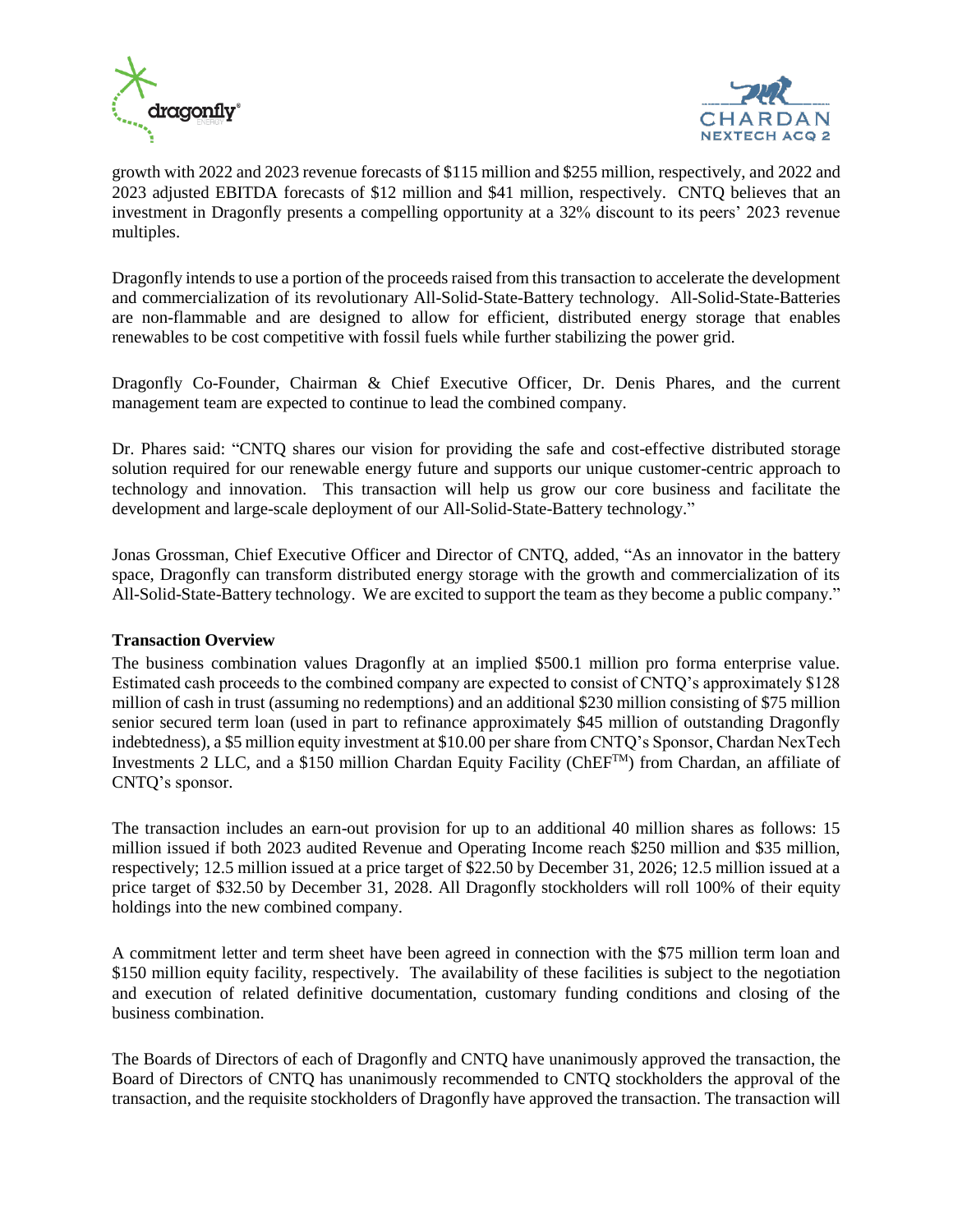



require the approval of the stockholders of CNTQ, and is subject to satisfaction or waiver of the conditions stated in the merger agreement and other customary closing conditions, including the receipt of certain regulatory approvals. The transaction is currently expected to close in the second half of 2022.

Additional information about the proposed transaction, including a copy of the merger agreement and investor presentation, will be provided in a Current Report on Form 8-K to be filed by CNTQ with the Securities and Exchange Commission ("SEC") and will be available on the Dragonfly investor relations page at [www.dragonflyenergy.com/investors](http://www.dragonflyenergy.com/investors) and at [www.sec.gov.](https://cts.businesswire.com/ct/CT?id=smartlink&url=http%3A%2F%2Fwww.sec.gov&esheet=52342813&newsitemid=20201204005244&lan=en-US&anchor=www.sec.gov&index=4&md5=6baa99d1ce3d7ba4756539bc0d7d72eb) More information about the proposed transaction will also be described in CNTQ's proxy statement/prospectus relation to the business combination, which it will file with the SEC.

#### **Advisors**

Stifel, Nicolaus & Company, Incorporated is serving as financial advisor. O'Melveny & Myers, LLP and Parsons Beble & Latimer are serving as legal counsel to Dragonfly.

Chardan is serving as financial advisor, Stifel and Chardan are acting as joint placement agents, Skadden, Arps, Slate, Meagher & Flom LLP and Brownstein Hyatt Farber Schreck, LLP are serving as legal counsel to CNTQ.

Energy Impact Partners is serving as lead arranger of the senior secured term loan. Chapman and Cutler LLP is serving as legal counsel to Energy Impact Partners.

#### **Investor Conference Call Information**

Dragonfly and CNTQ will host a joint investor conference call at 8:30AM EDT today, May 16, 2022, to discuss the proposed transaction. To listen to the prepared remarks via telephone dial (844) 512-2921 (U.S.) or +1 (412) 317-6671 (International) and utilize the pin number: 150206. The telephone replay will be available utilizing this same number, through May 30, 2022 at 11:59 PM ET.

A transcript of this conference call can also be found on Dragonfly's Investor page and will be filed by CNTQ with the SEC, which will be available on the SEC's website at www.sec.gov. Additionally, CNTQ will file the investor presentation and a transcript of the investor conference call with the SEC as an exhibit to a Current Report on Form 8-K, which will be available on the SEC's website at [www.sec.gov.](http://www.sec.gov/)

#### **About Dragonfly**

Dragonfly Energy Corp., headquartered in Reno, Nevada, is a leading manufacturer of deep cycle lithiumion batteries. Dragonfly's battery products are designed and assembled in the USA, and the Company's research and development initiatives are revolutionizing the energy storage industry through innovative technologies and manufacturing processes. Today, Dragonfly's non-toxic deep cycle lithium-ion batteries are displacing lead-acid batteries across a wide range of end-markets, including RVs, marine vessels, offgrid installations, and other storage applications. Dragonfly is also focused on delivering an energy storage solution that enables a more sustainable and reliable smart grid through the future deployment of the Company's proprietary and patented solid-state cell technology. To learn more, visit www.dragonflyenergy.com/investors.

#### **About Chardan NexTech Acquisition 2 Corp.**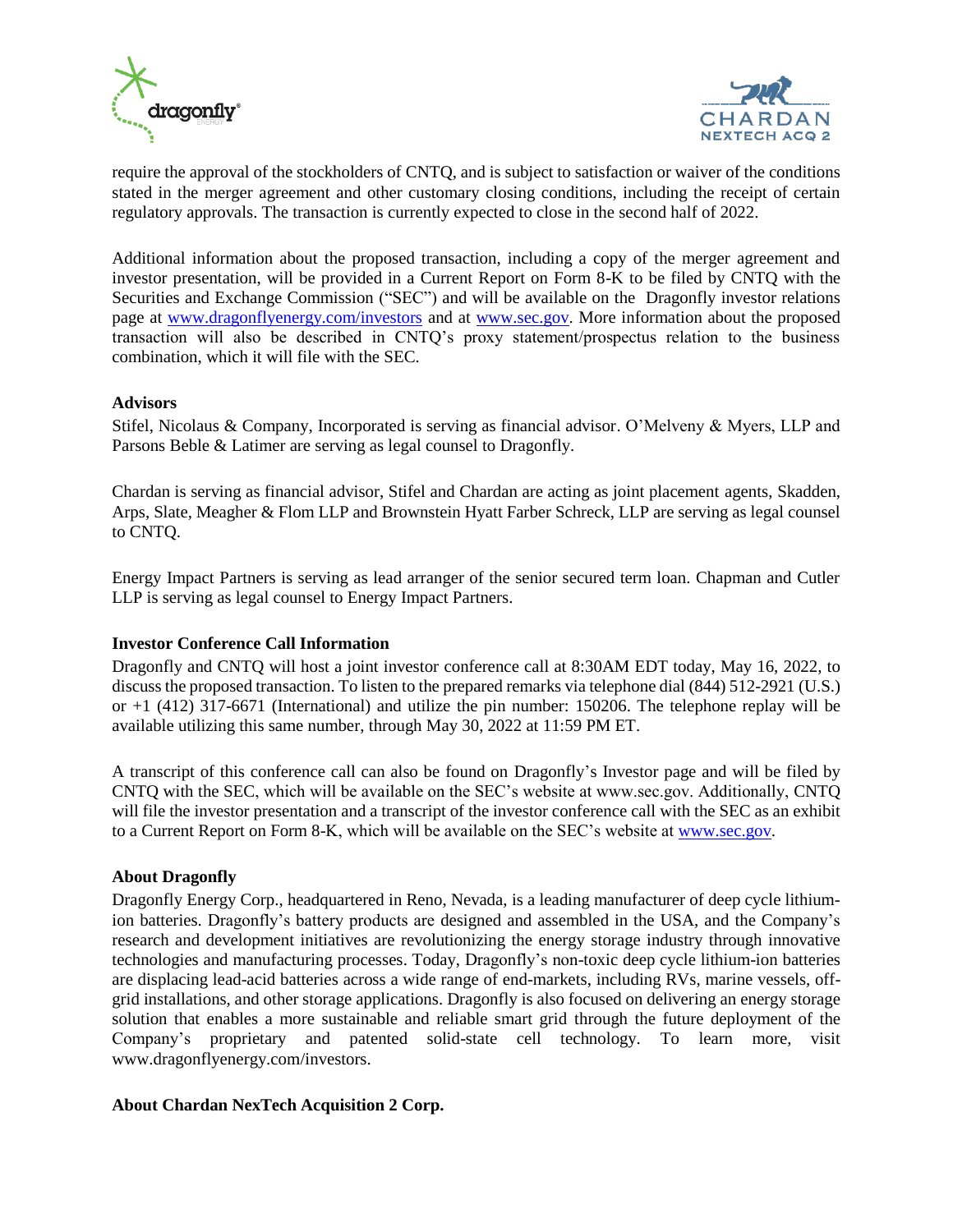



Chardan NexTech Acquisition 2 Corp. (Nasdaq 'CNTQ') is a blank check company led by its Chairman of the Board of Directors, Kerry Propper, its Chief Executive Officer and Director, Jonas Grossman, and its Chief Financial Officer and Director, Alex Weil. The company was formed for the purpose of effecting a merger, share exchange, asset acquisition, stock purchase, recapitalization, reorganization or similar business combination with one or more businesses. The Company has focused its search for a target business operating in disruptive technologies. To learn more, visit [https://www.cnaq.com/.](https://www.cnaq.com/)

#### **Forward-Looking Statements**

This press release contains certain "forward-looking statements" within the meaning of the United States Private Securities Litigation Reform Act of 1995, Section 27A of the Securities Act of 1933, as amended (the "Securities Act") and Section 21E of the Securities Exchange Act of 1934, as amended, including certain financial forecasts and projections. All statements other than statements of historical fact contained in this press release, including statements as to the transactions contemplated by the business combination and related agreements, future results of operations and financial position, revenue and other metrics, planned products and services, business strategy and plans, objectives of management for future operations of Dragonfly, market size and growth opportunities, competitive position and technological and market trends, are forward-looking statements. Some of these forward-looking statements can be identified by the use of forward-looking words, including "may," "should," "expect," "intend," "will," "estimate," "anticipate," "believe," "predict," "plan," "targets," "projects," "could," "would," "continue," "forecast" or the negatives of these terms or variations of them or similar expressions. All forward-looking statements are subject to risks, uncertainties, and other factors (some of which are beyond the control of Dragonfly or CNTQ) which could cause actual results to differ materially from those expressed or implied by such forward-looking statements. All forward-looking statements are based upon estimates, forecasts and assumptions that, while considered reasonable by CNTQ and its management, and Dragonfly and its management, as the case may be, are inherently uncertain and many factors may cause the actual results to differ materially from current expectations which include, but are not limited to: 1) the occurrence of any event, change or other circumstances that could give rise to the termination of the definitive merger agreement with respect to the business combination; 2) the outcome of any legal proceedings that may be instituted against Dragonfly, CNTQ, the combined company or others following the announcement of the business combination and the transactions contemplated thereby; 3) the inability to complete the business combination due to the failure to obtain approval of the stockholders of CNTQ or Dragonfly, or to satisfy other conditions to closing the business combination; 4) changes to the proposed structure of the business combination that may be required or appropriate as a result of applicable laws or regulations or as a condition to obtaining regulatory approval of the business combination; 5) the ability to meet Nasdaq's listing standards following the consummation of the business combination; 6) the risk that the business combination disrupts current plans and operations of Dragonfly as a result of the announcement and consummation of the business combination; 7) the inability to recognize the anticipated benefits of the business combination; 8) ability of Dragonfly to successfully increase market penetration into its target markets; 9) the addressable markets that Dragonfly intends to target do not grow as expected; 10) the loss of any key executives; 11) the loss of any relationships with key suppliers including suppliers in China; 12) the loss of any relationships with key customers; 13) the inability to protect Dragonfly's patents and other intellectual property; 14) the failure to successfully optimize solid state cells or to produce commercially viable solid state cells in a timely manner or at all, or to scale to mass production; 15) costs related to the business combination; 16) changes in applicable laws or regulations; 17) the possibility that Dragonfly or the combined company may be adversely affected by other economic, business and/or competitive factors; 18) Dragonfly's estimates of its growth and projected financial results for 2022 and 2023 and meeting or satisfying the underlying assumptions with respect thereto; 19) the risk that the business combination may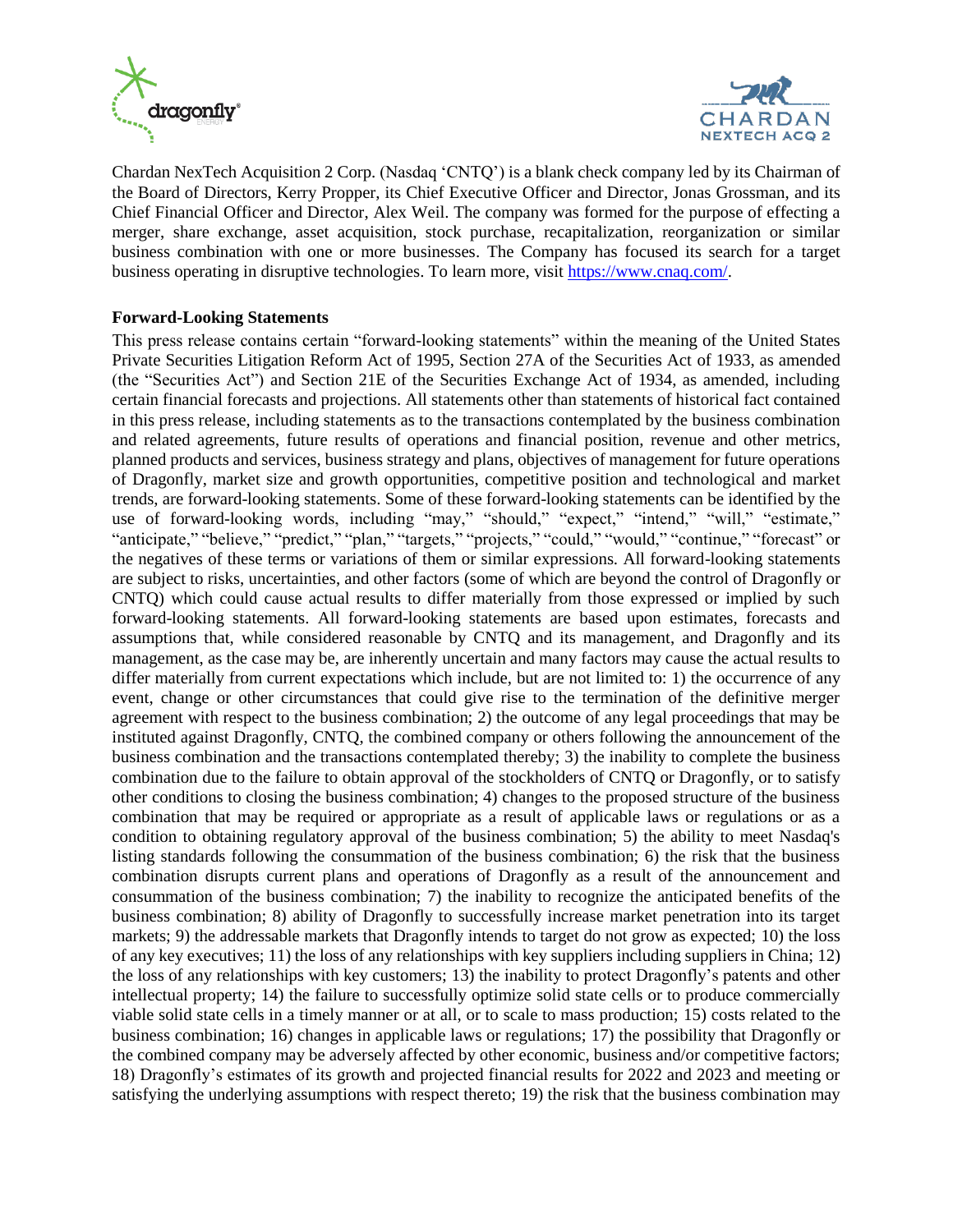



not be completed in a timely manner or at all, which may adversely affect the price of CNTQ's securities; 20) the risk that the transaction may not be completed by CNTQ's business combination deadline (as may be extended pursuant to CNTQ's governing documents); 21) the impact of the novel coronavirus disease pandemic, including any mutations or variants thereof, and its effect on business and financial conditions; 22) inability to complete the PIPE investment, the term loan and equity line (ChEF) in connection with the business combination; and 23) other risks and uncertainties set forth in the sections entitled "Risk Factors" and "Cautionary Note Regarding Forward-Looking Statements" in CNTQ's Form S-1 (File Nos. 333- 252449 and 333-253016), Annual Report on Form 10-K for the year ended December 31, 2021 and registration statement on Form S-4 with the SEC, which will include a document that serves as a prospectus and proxy statement of CNTQ, referred to as a proxy statement/prospectus and other documents filed by CNTQ from time to time with the SEC. These filings identify and address other important risks and uncertainties that could cause actual events and results to differ materially from those contained in the forward-looking statements. Nothing in this press release should be regarded as a representation by any person that the forward-looking statements set forth herein will be achieved or that any of the contemplated results of such forward looking statements will be achieved. You should not place undue reliance on forward-looking statements, which speak only as of the date they are made. Neither CNTQ nor Dragonfly gives any assurance that either CNTQ or Dragonfly or the combined company will achieve its expected results. Neither CNTQ nor Dragonfly undertakes any duty to update these forward-looking statements, except as otherwise required by law. For additional information, see "Risk Considerations" in the investor presentation, which will be provided in a Current Report on Form 8-K to be filed by CNTQ with the SEC and available at www.sec.gov.

#### **Financial Information; Non-GAAP Measures**

Certain financial information and data contained in this press release is unaudited and may not conform to Regulation S-X. Such information and data may not be included in, may be adjusted in or may be presented differently in the registration statement to be filed relating to the proposed business combination and the proxy statement/prospectus contained therein.

This press release also includes certain financial measures not presented in accordance with generally accepted accounting principles ("GAAP") including, but not limited to, Adjusted EBITDA. These non-GAAP financial measures, and other measures that are calculated using these non-GAAP measures, are not measures of financial performance in accordance with GAAP and may exclude items that are significant in understanding and assessing Dragonfly's financial results. Therefore, these measures should not be considered in isolation or as an alternative to net income, cash flows from operations or other measures of profitability, liquidity or performance under GAAP. You should be aware that Dragonfly's presentation of these measures may not be comparable to similarly-titled measures used by other companies. Dragonfly believes these non-GAAP measures of financial results provide useful information to management and investors regarding certain financial and business trends relating to Dragonfly's financial condition and results of operations. CNTQ and Dragonfly believe that the use of these non-GAAP financial measures provides an additional tool for investors to use in evaluating ongoing operating results and trends and in comparing Dragonfly's financial measures with other similar companies, many of which present similar non-GAAP financial measures to investors. These non-GAAP financial measures are subject to inherent limitations as they reflect the exercise of judgments by management about which expense and income are excluded or included in determining these non-GAAP financial measures.

This press release may also include certain projections of non-GAAP financial measures. See 'Use of Projections" below.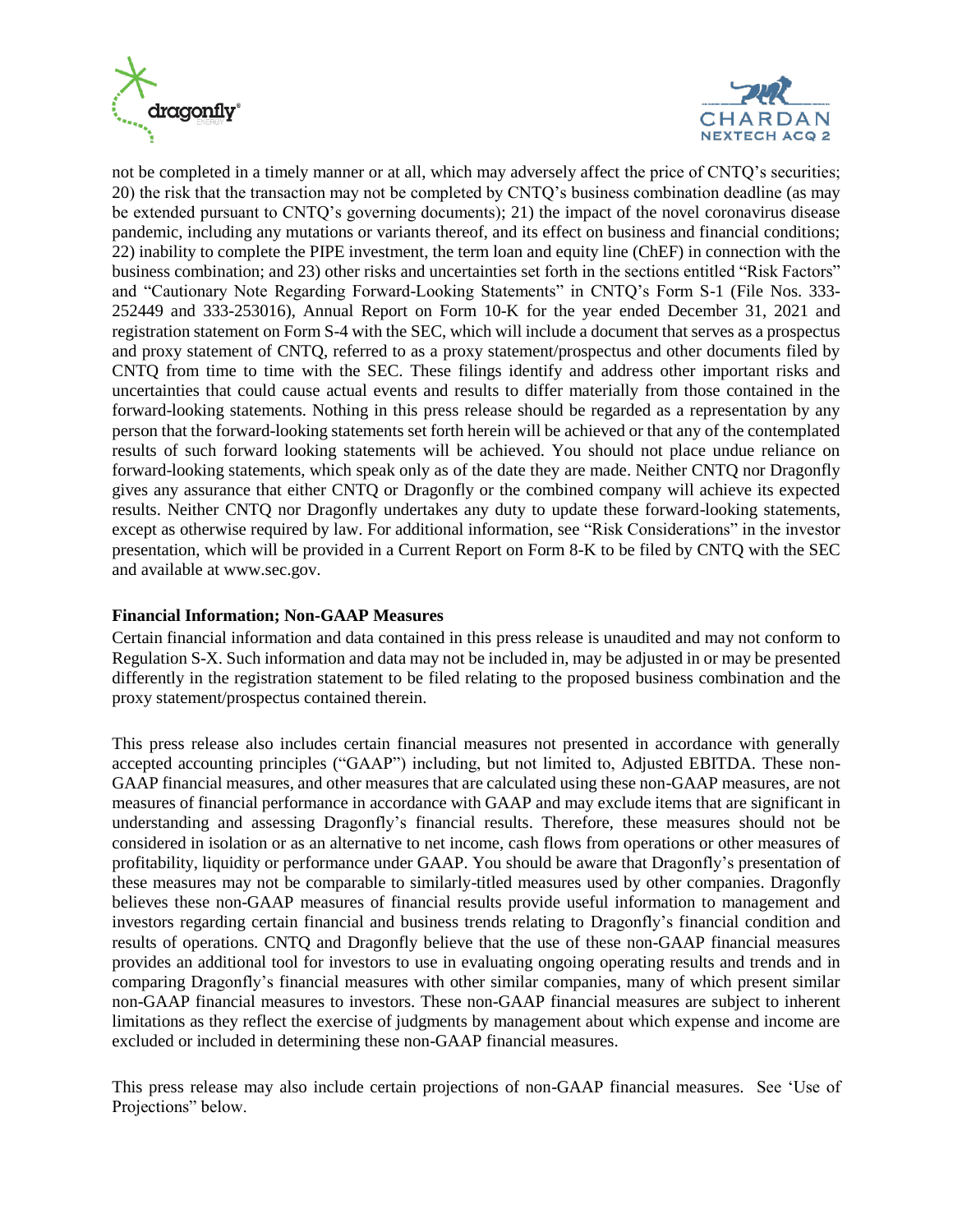



#### **Use of Projections**

This press release may contain financial forecasts of Dragonfly. Neither Dragonfly's independent auditors, nor the independent registered public accounting firm of CNTQ, audited, reviewed, compiled or performed any procedures with respect to the projections for the purpose of their inclusion in this press release, and accordingly, neither of them expressed an opinion or provided any other form of assurance with respect thereto for the purpose of this press release. These projections are forward-looking statements and should not be relied upon as being necessarily indicative of future results. The projected financial information contained in this press release constitutes forward-looking information. The assumptions and estimates underlying such projected financial information are inherently uncertain and are subject to a wide variety of significant business, economic, competitive and other risks and uncertainties that could cause actual results to differ materially from those contained in the prospective financial information. See "Forward-Looking Statements" above. Accordingly, there can be no assurance that the prospective results are indicative of future performance of Dragonfly or that actual results will not differ materially from the results presented in the prospective financial information contained in this press release. Actual results may differ materially from the results contemplated by the projected financial information contained in this press release. The inclusion of such information in this press release should not be regarded as a representation by any person that the results reflected in such projections will be achieved.

#### **Additional Information and Where to Find It**

This press release relates to a proposed transaction between CNTQ and Dragonfly. CNTQ intends to file a registration statement on Form S-4 with the SEC, which will include a document that serves as a prospectus and proxy statement of CNTQ, referred to as a proxy statement/prospectus. A proxy statement/prospectus will be sent to all CNTQ stockholders. CNTQ also will file other documents regarding the proposed transaction with the SEC. Before making any voting decision, investors and security holders of CNTQ are urged to read the registration statement, the proxy statement/prospectus and all other relevant documents filed or that will be filed with the SEC in connection with the proposed transaction as they become available because they will contain important information about the proposed transaction.

Investors and security holders will be able to obtain free copies of the registration statement, the proxy statement/prospectus and all other relevant documents filed or that will be filed with the SEC by CNTQ through the website maintained by the SEC a[t www.sec.gov.](http://www.sec.gov/)

The documents filed by CNTQ with the SEC also may be obtained by contacting Chardan NexTech Acquisition 2 Corp. at 17 State Street, 21st Floor, New York, New York 10004, or by calling (646) 465- 9001.

NEITHER THE SEC NOR ANY STATE SECURITIES REGULATORY AGENCY HAS APPROVED OR DISAPPROVED THE TRANSACTIONS DESCRIBED IN THIS PRESS RELEASE, PASSED UPON THE MERITS OR FAIRNESS OF THE BUSINESS COMBINATION OR RELATED TRANSACTIONS OR PASSED UPON THE ADEQUACY OR ACCURACY OF THE DISCLOSURE IN THIS PRESS RELEASE. ANY REPRESENTATION TO THE CONTRARY CONSTITUTES A CRIMINAL OFFENSE.

#### **Participants in the Solicitation**